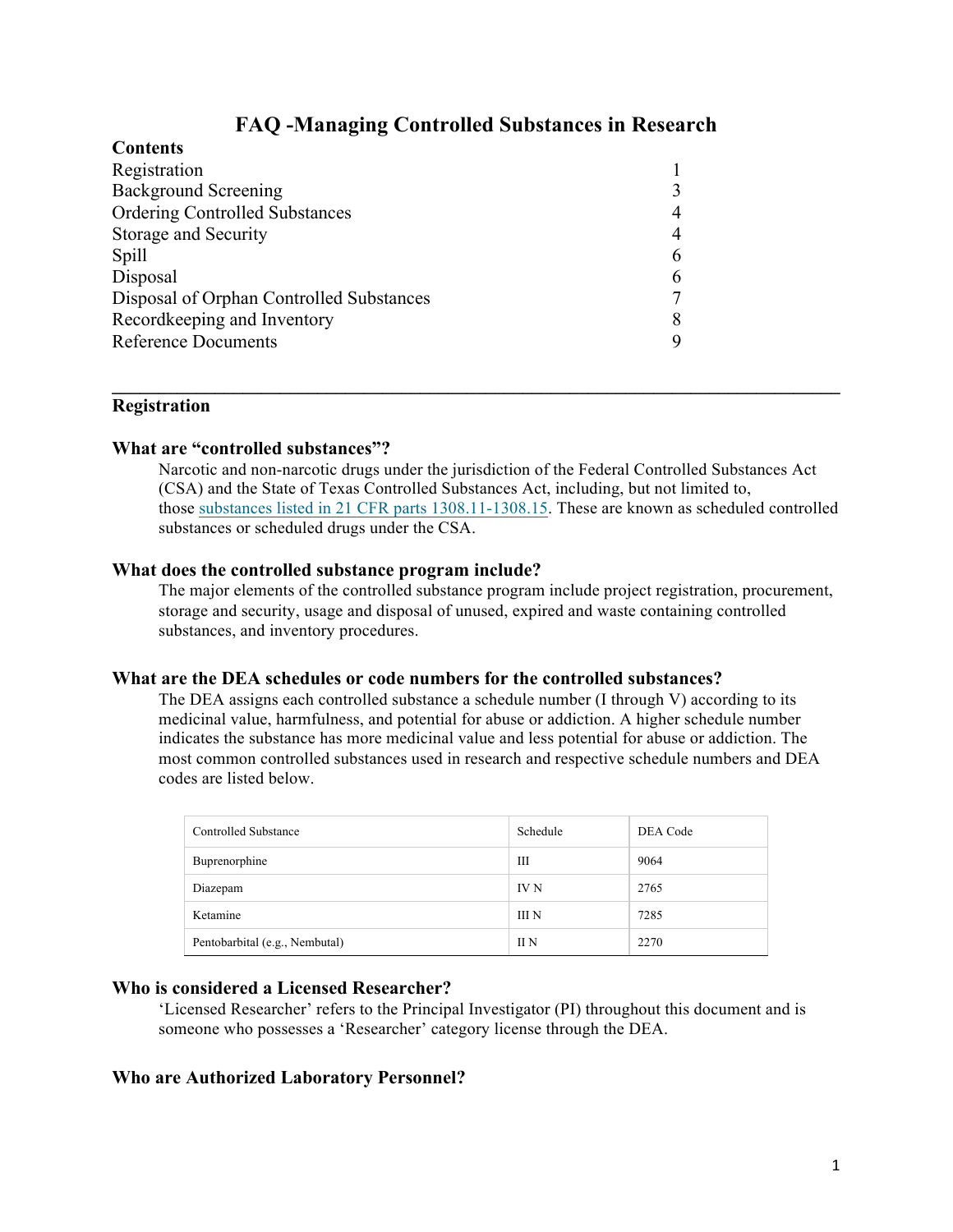Authorized Laboratory Personnel are research staff, including graduate students and postdoctoral scholars that work under the direct supervision of a licensed researcher. In addition to the licensed researcher and authorized agents, the authorized laboratory personnel (also known as daily users) may participate in working with controlled substances as part of the approved experiments or treatments involving research animals. Authorized laboratory personnel can perform these functions without keys or combination access to the safe or cabinet where bulk quantities of controlled substances are stored. Licensed researchers or their authorized agent must take responsibility for dispensing limited quantities of controlled substances to authorized laboratory personnel for daily use and maintaining unused substances in the safe or locked cabinet for proper storage. Licensed researchers are ultimately responsible for the management of controlled substances acquired under their DEA registration or license.

# **What should I use as the address for my DEA registration?**

- The DEA regulations require that licensed researchers have a separate DEA registration for each location where controlled substances are received, stored or used.
- If you are using DEA-controlled substances in different rooms within the same building, but only storing controlled substances at one location within a specified building, then your registration need only reflect the storage location.
- If you are planning to receive, store or use DEA-controlled substances in more than one building or you are storing DEA-controlled substances in more than one location within the same building, then you must have a separate DEA registration for each building and storage location.
- To minimize the need for transferring controlled substances between multiple registrations held by a single licensed researcher, they should order the controlled substances that they will need for each separate building/building location under the appropriate registration for such building/building location.

# **I am a licensed healthcare professional and have a practitioner's registration with the DEA. Can I use this registration to cover my non-clinical research that involves the use of DEA controlled substances, or should I obtain a separate DEA registration for research use?**

#### *Clinical practitioners must maintain a separate 'Researcher' category license to conduct nonclinical research.*

While a DEA registration held by a practitioner may permit research use of the specified DEAcontrolled substance(s), the DEA registration is specific to a certain location where the controlled substances are received and stored. If you do not store controlled substances at your practice location, you may be able to maintain the single registration for the research location where the chemicals are received and stored. However, controlled substances acquired under the 'Researcher' category license must not be used in clinical practice. Please call the local DEA office (817)639- 2000 if you need more guidance.

# **Do I have to apply for separate registrations for Schedule I controlled substances and Schedule II-V Substances?**

Yes. Research investigators must apply for a separate registration if the research involves both schedule I and schedule II-V controlled substances. For registration with DEA, separate applications must be submitted for schedule I substances and schedule II–V substances.

# **How often do I need to renew my registration?**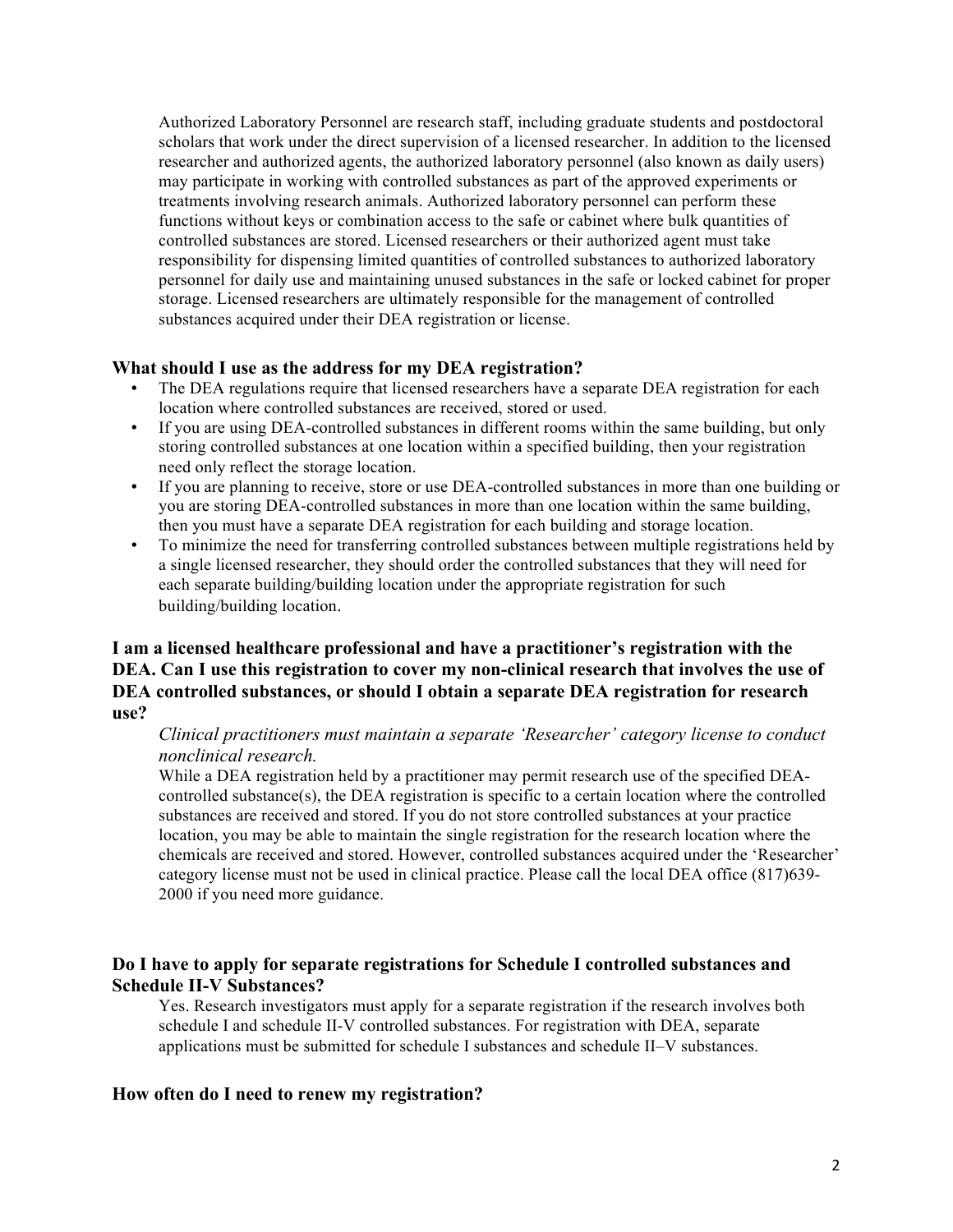The DEA registration renewal is typically every year, based on the type of the activity (Title 21 Code of Federal Regulations (CFR) Part 1301.13).

#### **Can a registration be transferred to someone else once a licensed researcher leaves the campus?**

No. Registration and authority to use controlled substances are not transferable. Individuals who want to use a controlled substance in his/her research are required to be registered with the DEA. DEA approval must be obtained prior to transferring any controlled substances to another research investigator. The transfer process is the same as one would use to purchase substances from an approved vendor or request a reverse distribution.

# **Must each individual research investigator obtain her or his own registration(s) or can a designated departmental investigator obtain registration(s) on behalf of many other investigators within the same department?**

Any research investigator that will be prescribing, administering, ordering, or dispensing controlled substances must individually register with the DEA. Please be aware that transfers of controlled substances between two licensed researchers are the same as the purchase of controlled substances from an approved vendor and therefore proper DEA procedures must be followed. If two different principal investigators are using the same controlled substances for the specified purpose as stated in the registration and the substances are used within the building and stored in a single location within that building, then the primary licensed researcher can assign the other investigator as the authorized agent, if the usage falls within the work described in the DEA application.

# **Background Screening**

#### **Who must undergo a security screening, and how does the screening process work?**

As part of the DEA registration, every 'Researcher' category registrant is required to undergo a DEA background check/screening. No additional screening is required by the University. Staff members working under a licensed researcher are not required to complete a DEA background/security screening.

# **I am a Principal Investigator (PI) and will be identified as a 'Researcher' in the DEA application for a research study, but I don't plan to personally use the controlled substances. Do I still need to complete a DEA background check?**

Yes. If you are listed as the 'Researcher' in the DEA application you must answer all liability questions in the DEA application form (Section 5- Liability) and your application will be screened by the DEA. As the licensed researcher, you have the primary responsibility for the research project and for overseeing the safety and security of all research materials; consequently, you must fully answer the liability questions in the initial and renewal applications.

# **I am a licensed researcher with the DEA. Do my trainees or graduate students need a DEA background check?**

No. Any individual employed in research studies conducted in the licensed researcher's laboratory who has access to the controlled substance(s) must be approved by the licensed researcher. Licensed researchers are ultimately responsible for checking each staff's credentials for handling the controlled substances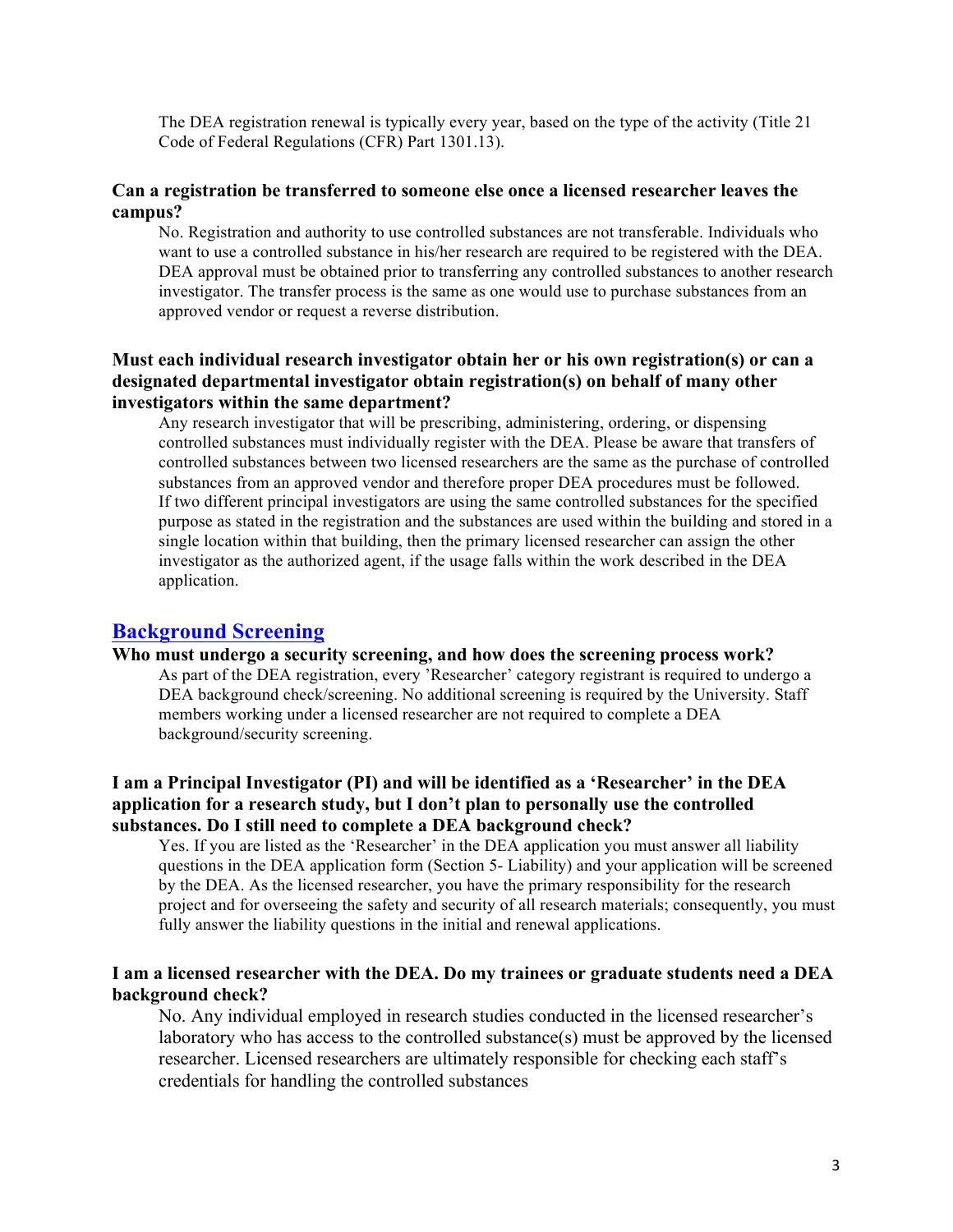# **Ordering or Procurement**

Controlled substances must be ordered on-line using UNTHSC procurement system (ePRO). P- Card can not be used for purchase of controlled substance

**Vendors -** Authorized Principal Investigator may use any vendor that is authorized to supply requested substances.

Stocks of controlled substances must be kept to the smallest quantity needed.

PI or designated lab member will be initially notified when the order is ready to be picked up from the UNTHSC Central Receiving department.

Only the PI or authorized personnel may pickup controlled substances from the Receiving department. Persons picking up from central receiving should be sure to get necessary receiving records to be maintained with required documents.

#### **A controlled substance is backordered by Sigma-Aldrich and my current supply will not be sufficient for my ongoing studies. What should I do?**

Proper attention to the inventory of controlled substances in a laboratory should typically prevent shortages from occurring. If a controlled substance is backordered at Sigma-Aldrich, for example, the licensed researcher or an Authorized Agent of the licensed researcher should contact the DEA to obtain permission to order the controlled substance from an alternate distributor. Be aware that borrowing a controlled substance from other licensed researchers is against DEA regulations.

#### **Can I transfer controlled substances to another authorized PI at the University?**

Yes, but only after receiving approval from the DEA and only if the following criteria are met: (1) the authorized PI who is to receive the substance(s) must first receive DEA approval for the transfer, and (2) both parties maintain proper documentation for any approved transfers. The transfer process is very similar to the purchase of controlled substances from an authorized distributor.

# **Can I transfer controlled substances to another individual at another University or institution?**

No. Such transfers are not allowed under any circumstances. Controlled substances procured under a specific research investigator's DEA registration cannot be transferred to another individual who is not registered with DEA. A better way for such transfers is via reverse distributors who ensure the proper paperwork and documentation for physical transfers.

# **Storage and Security**

#### **The DEA says that I need to double-lock my controlled substances. What does this mean?**

This means that two locks must be in place to adequately secure the controlled substances. A laboratory door that is locked when authorized personnel (the licensed researcher, authorized agent(s) of the licensed researcher, or authorized lab personnel) are absent can serve as one of the "locks." Within the laboratory, controlled substances must be secured within a locked cabinet or safe that cannot be moved or transported.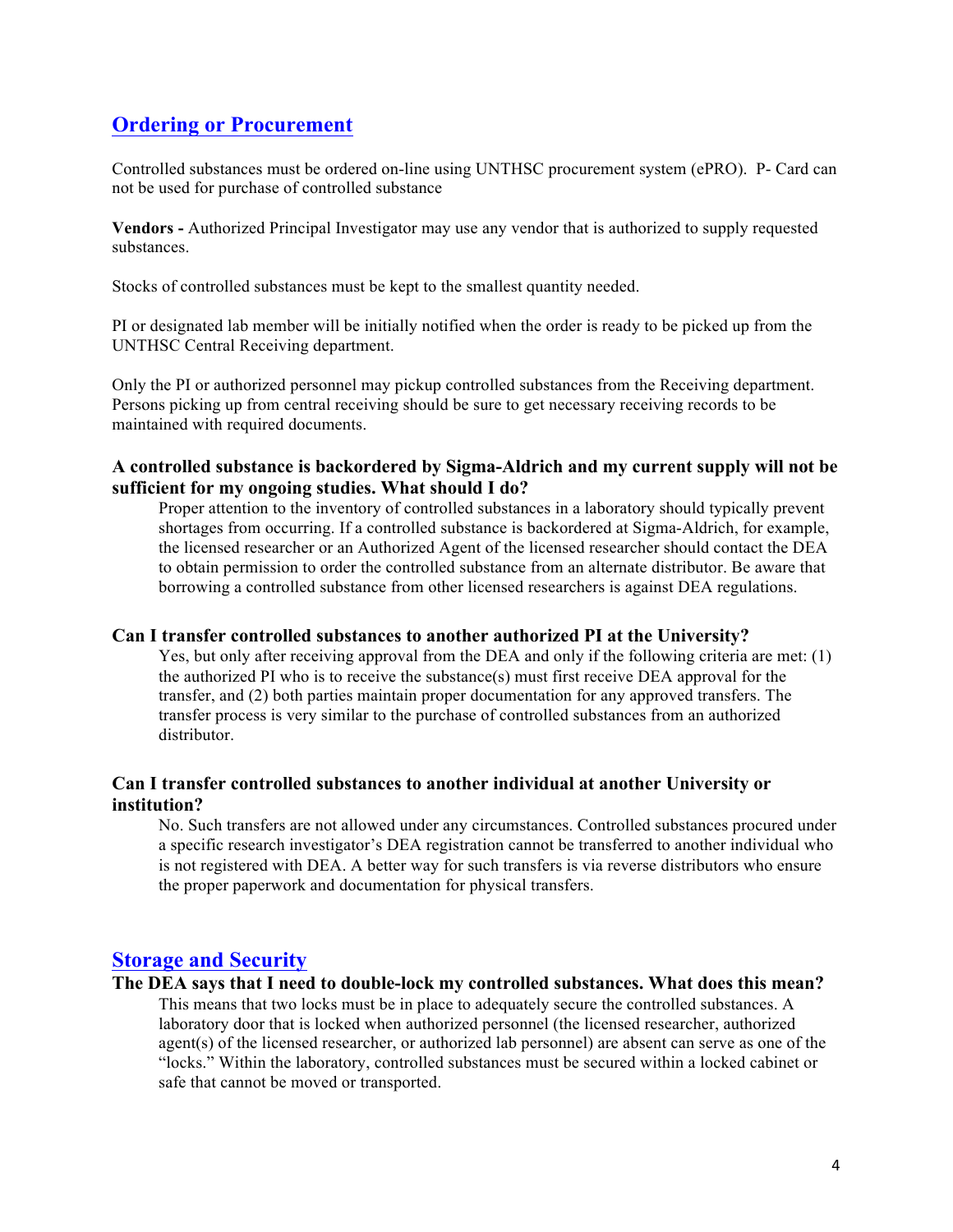- Schedule I and schedule II controlled substances must be secured within a specific type of safe or steel cabinet. The DEA regulations provide specifications regarding such enclosures.
- A narcotics cabinet (double lock, double door, which must be bolted to a wall) is recommended for drug storage. The safe or cabinet must remain locked at all times when controlled substances are not being dispensed from or returned to storage. Details regarding security requirements can be found in 21CFR Section 1301.71.

#### **How do I store controlled substances during field work?**

Controlled substances must be stored in a locked box either under direct control of an authorized agent or authorized lab personnel or in a locked building or vehicle when not in use during field work. An example of field work could be when the authorized work is performed in a fume hood located in a different room within the building or in an animal research area on a different floor of the same building.

### **My colleague and I have separate DEA registrations in a shared laboratory. Can I share the drug locker of my colleague in the department?**

No. Each licensed researcher should maintain her or his own secured lockbox or other secured cabinet for storage of DEA-controlled substances that are permitted by the individual license.

#### **I suspect that controlled substances have been stolen from the lab, but since I am not the licensed researcher or an authorized agent I can't be sure. What should I do?**

The licensed researcher is ultimately responsible for the oversight of controlled substances that are maintained or used under her/his direction. Hence, any suspicion of possible diversion of a controlled substance should be initially brought to the attention of the licensed researcher, who must promptly report to the Environmental Health and Safety Department and the University Police upon the discovery of the loss. Notification to the DEA should include the licensed researcher promptly completing a DEA form 106.

#### **What are the fines and penalties if I am non-compliant with the DEA controlled substance regulations?**

Actions may include administrative, civil, or criminal prosecution. The DEA can fine a licensed researcher for each and every violation that it finds. Loss or suspension of a controlled substance license and DEA registration could be catastrophic for a research investigator.

#### **What is the definition of 'access to controlled substances'?**

Anyone who has the ability to access or can gain access to controlled substances: a person who is responsible for (1) obtaining, assuring secure storage, managing the initial or annual inventory, (2) completing the aliquot logs and recordkeeping, (3) distributing controlled substances or a dilution thereof to other approved laboratory personnel, and (4) dispensing to an animal or disposing of controlled substances waste.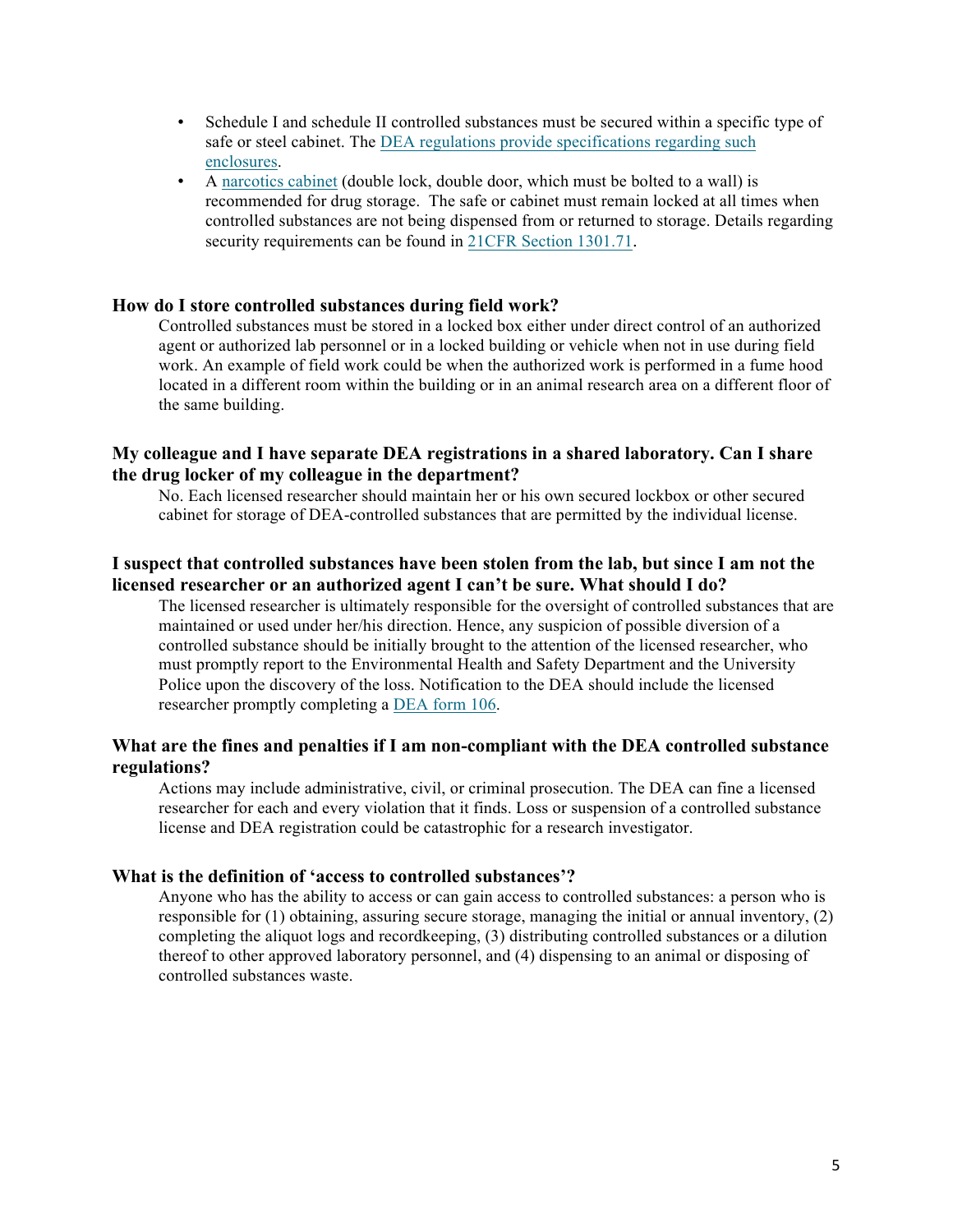# **Spill How does a registrant report the breakage or spillage of controlled substance?**

Breakage of controlled substances does not constitute a "loss" of controlled substances. When there is breakage, damage, spillage, or some other form of destruction, any recoverable controlled substances must be disposed of according to DEA requirements. Damaged goods may be disposed of through shipment to a "reverse distributor" or by a DEA approved process. The DEA recommends that any registrant seeking to dispose of controlled substances first contact the nearest DEA Diversion Field Office for disposal instructions. In no case should drugs be forwarded to the DEA unless the registrant has received prior approval from the DEA.

If the breakage or spillage is not recoverable, the registrant must document the circumstances of the breakage in the inventory records. Two individuals who witnessed the breakage must sign the inventory records indicating what they witnessed. The submission of a DEA Form 41, Registrant Record of Controlled Substances Destroyed, is not required for non-recoverable controlled substances.

The DEA procedures established for the destruction of controlled substances shall not be construed as altering in any way the state laws or regulations for the disposal of controlled substances. When this disposal occurs, it must be reported to the DEA on a DEA Form 41.

# **Disposal**

# **How do I dispose of my controlled substance?**

You may dispose of out-of-date, damaged, or otherwise unusable or unwanted controlled substances, including samples, by transferring them to a third party company who is authorized to receive such materials. These commercial operators are referred to as reverse distributors. Schedule I and schedule II controlled substances should be transferred via the DEA form 222, while schedule III–V substances may be transferred via invoice. The licensed researcher must maintain copies of the records documenting the transfer and disposal for a period of at least 2 years after disposal of a controlled substance. There is a charge for the use of a reverse distributor. The cost of waste disposal depends on the type and quantity of the substance. You may also try contacting the manufacturer to request authorization to return the controlled substances directly to them.

# **Who are the 'reverse distributors'?**

Reverse distributors (third party companies) are registered with DEA and are authorized to receive out-of-date, damaged, or otherwise unusable or unwanted controlled substances, including unwanted bulk controlled substances samples from DEA licensed researchers and dispose of the waste(s) by appropriate DEA procedures.

| Med-Turn                          | 817-868-5300       |
|-----------------------------------|--------------------|
|                                   |                    |
| <b>Sharps Compliance</b>          | 713-432-0300       |
|                                   |                    |
| <b>Philip Reclamation Service</b> | $(651) 645 - 7509$ |
|                                   |                    |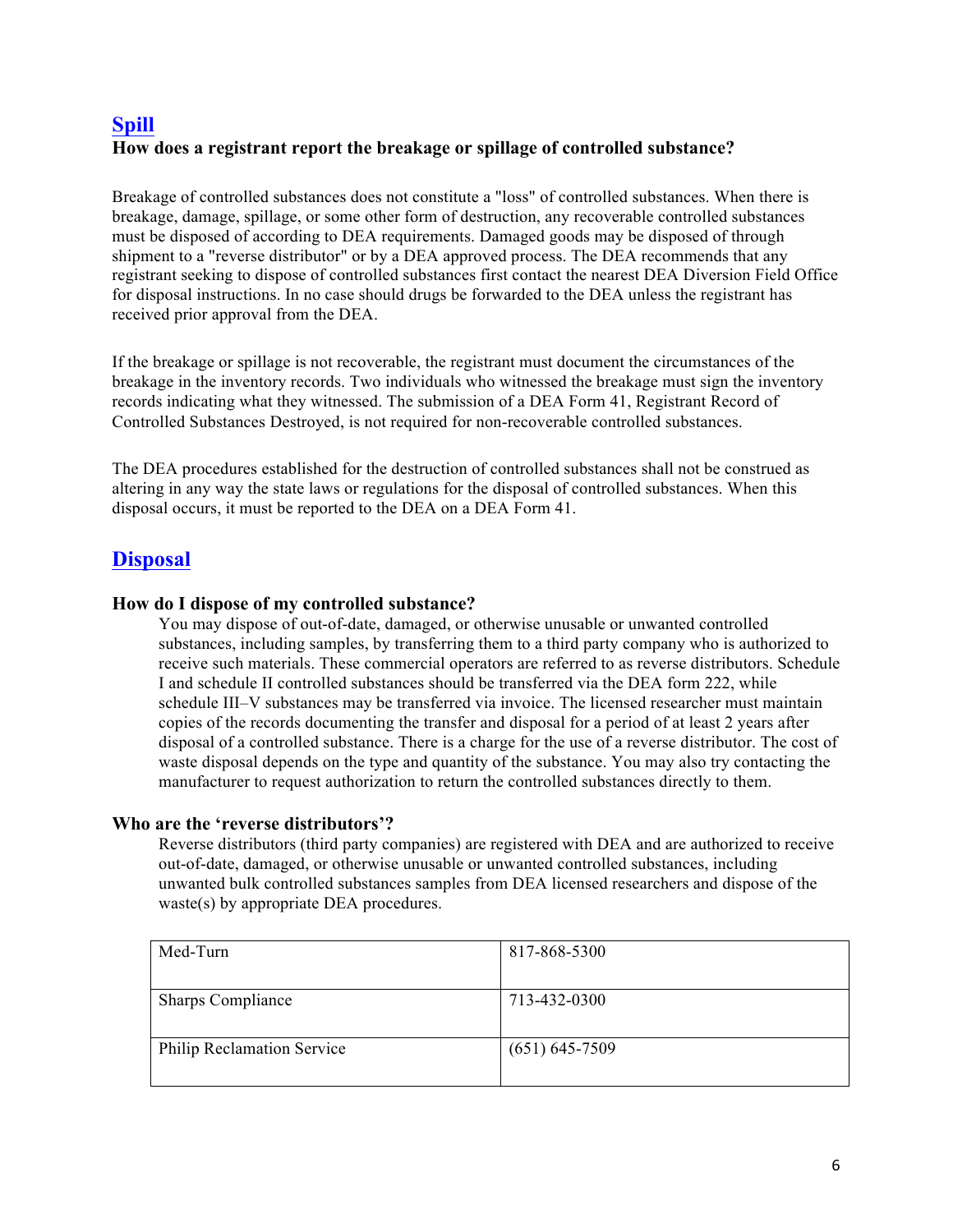#### **Is there any difference in the procedures for discarding empty vials (injectable drugs) of controlled substances vs. residual quantities of expired controlled substances?**

Empty vials of controlled substances (injectable drugs) can be disposed of in red bag biohazardous waste containers, although the label should be removed or rendered unreadable. In addition, the disposal of the empty vial must be recorded in the respective controlled substances accountability record.

Expired containers of controlled substances (with any contents remaining) must be separated from non-expired containers of controlled substances, and must be clearly labeled as being expired. The expired containers of controlled substances must remain in the locked controlled substances cabinet or safe.

Final disposition of the expired quantity of the controlled substance must be documented in the respective controlled substance accountability record.

# **I obtained a reagent that contains a controlled substance but it was sold to me without having to provide a DEA registration number? How can this be?**

A manufacturer or distributer of certain reagents may apply to DEA for exemption from the requirements of DEA registration. These are typically research or analytical reagents that contain very small amounts of the controlled substance. A list of currently exempted substances.

# **I want to dispose of an exempt substance. Do I have to go through a reverse distributor?**

No. Since the substance is exempt EHS can take possession and will properly dispose of the substance. However, it must be verified that the reagent is on the DEA exempted list.

#### **Will EHS take custody and dispose of my DEA regulated material as a hazardous waste?**

No. It is against the law for EHS to take possession of any DEA regulated substances from your research lab. The DEA strictly regulates all purchases, storage, dispensing and disposal of expired, unwanted or any other schedule I, II, III, IV and V controlled substances or drugs. Only individual licensed researchers who have submitted an application and are assigned a DEA registration number are allowed to purchase and possess DEA regulated controlled substances.

# **Disposal of Orphan Controlled Substances**

### **How can I dispose of controlled substances left behind by a previously- licensed researcher or other investigator?**

It is the responsibility of DEA- licensed researchers to dispose of all controlled substances before they leave the University. If the original licensed researcher is not available and DEA is not able to determine who in your department is registered, then you, the current owner, are responsible for contacting EHS office.

#### **How do I dispose of an orphaned controlled substance?**

Please refer to the responses to the previous questions. If your laboratory discovers a controlled substance and the registrant is not known to you or your department, please contact EHS at x2697 for recommendations. Indicate you discovered an orphaned controlled substance in your laboratory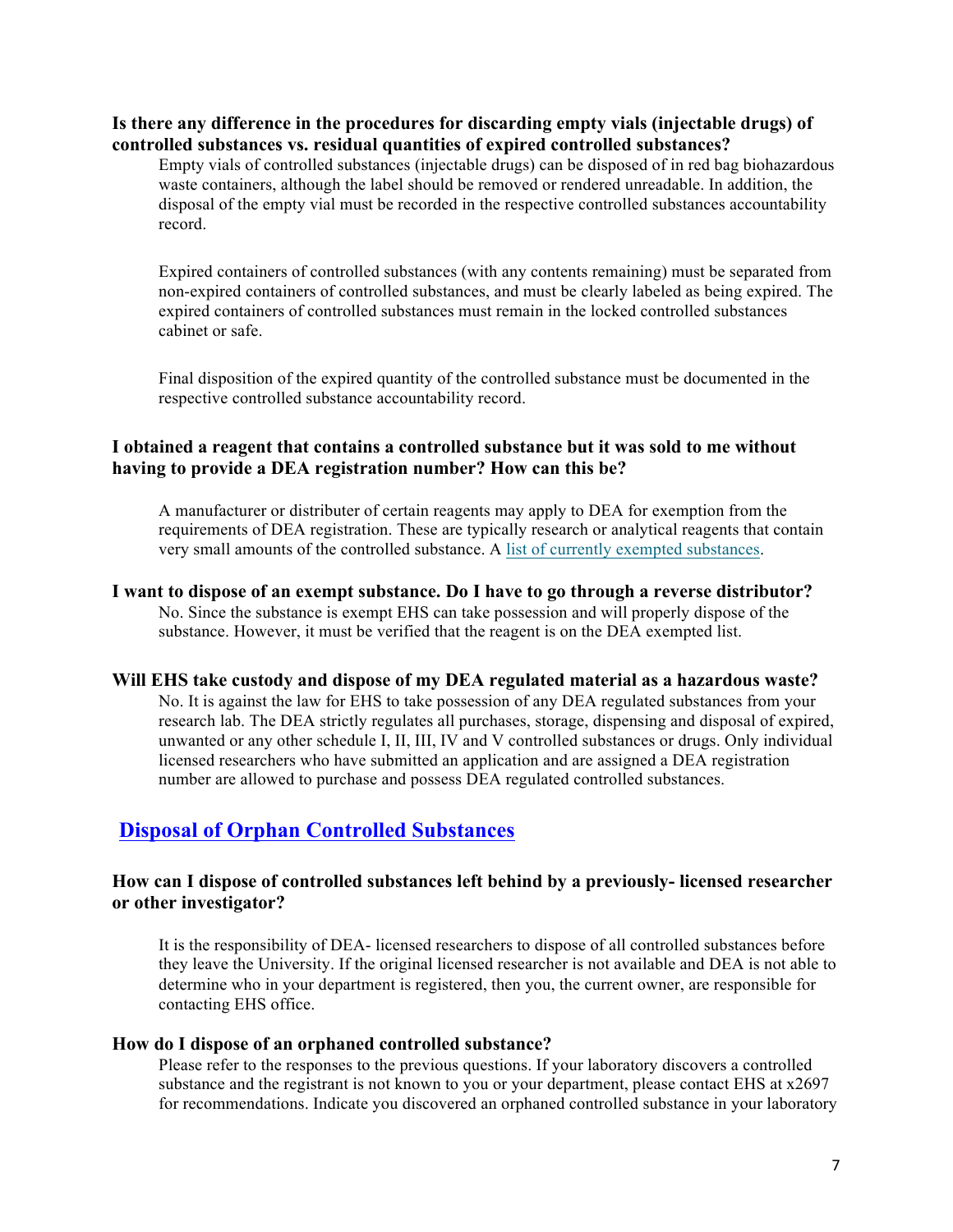that needs to be properly disposed of. Please be aware it is against the DEA regulations for EHS to pick up the controlled substances from your laboratory or provide you with a temporary storage; therefore, EHS cannot accept a controlled substance or controlled substance bearing waste. The pickup and disposal of orphan drugs must be properly handled through reverse distributors.

# **Is it possible for EHS personnel to become a licensed researcher, which would then allow them to collect and segregate controlled substances from researchers around campus prior to disposal, either orphaned substances or the hazardous waste solvents containing controlled substances, and then ship the solvent waste off-site for thermal destruction?**

**No.** The above described process is not an acceptable solution, as confirmed by the DEA. Therefore, EHS is not allowed to collect, store or ship off site any controlled substances. Please contact a reverse distributor.

# **Is there a preferred disposal method available to dispose of orphan controlled substances? No**.

- The correct process for the licensed researcher is to legally dispose of any controlled substances under the ownership and control of the licensed researcher when these substances are no longer needed or prior to the licensed researcher leaving the facility.
- Proper disposal could be through a sale or transfer of the controlled substances to another licensed researcher authorized to possess the substances (only if authorized to do so by DEA) or, if the controlled substances are to be destroyed, the licensed researcher must take arrangements for that destruction and dispose of them through a licensed reverse distributor.
- Reverse distributors are registered with DEA to accept the controlled substances from licensed researchers for appropriate destruction or other means of disposal.

# **Recordkeeping and Inventory**

#### **Could I be subject to an inspection?**

Yes. The DEA has the authority to oversee and inspect facilities before and after registration approval.

# **What specific records must be maintained after obtaining DEA registration for receiving, storing, and administering controlled substances?**

It is imperative that each licensed researcher adheres to all DEA record keeping requirements to ensure proper security controls are in place and complied with.

#### **What are the elements of inventory requirements for controlled substances?**

Each licensed researcher is responsible for his/her own annual inventory. Typical inventory checks include: 1) hands-on counting inventory and not a database check; 2) must be completed in a single business day, i.e., before the start of the work day or at the end of the work day; 3) at least two authorized personnel (licensed researcher and authorized agent or authorized lab personnel); and 4) use of an in-house developed initial inventory form, dispensation/disposal records, monthly inventory checks and annual inventory form. Once a controlled substance is used to make a dilution, it is important to track the usage, disposition and disposal of the new dilution which contains a controlled substance. An appropriate entry should be recorded on the original stock bottle's controlled substance aliquot log and dilution log.